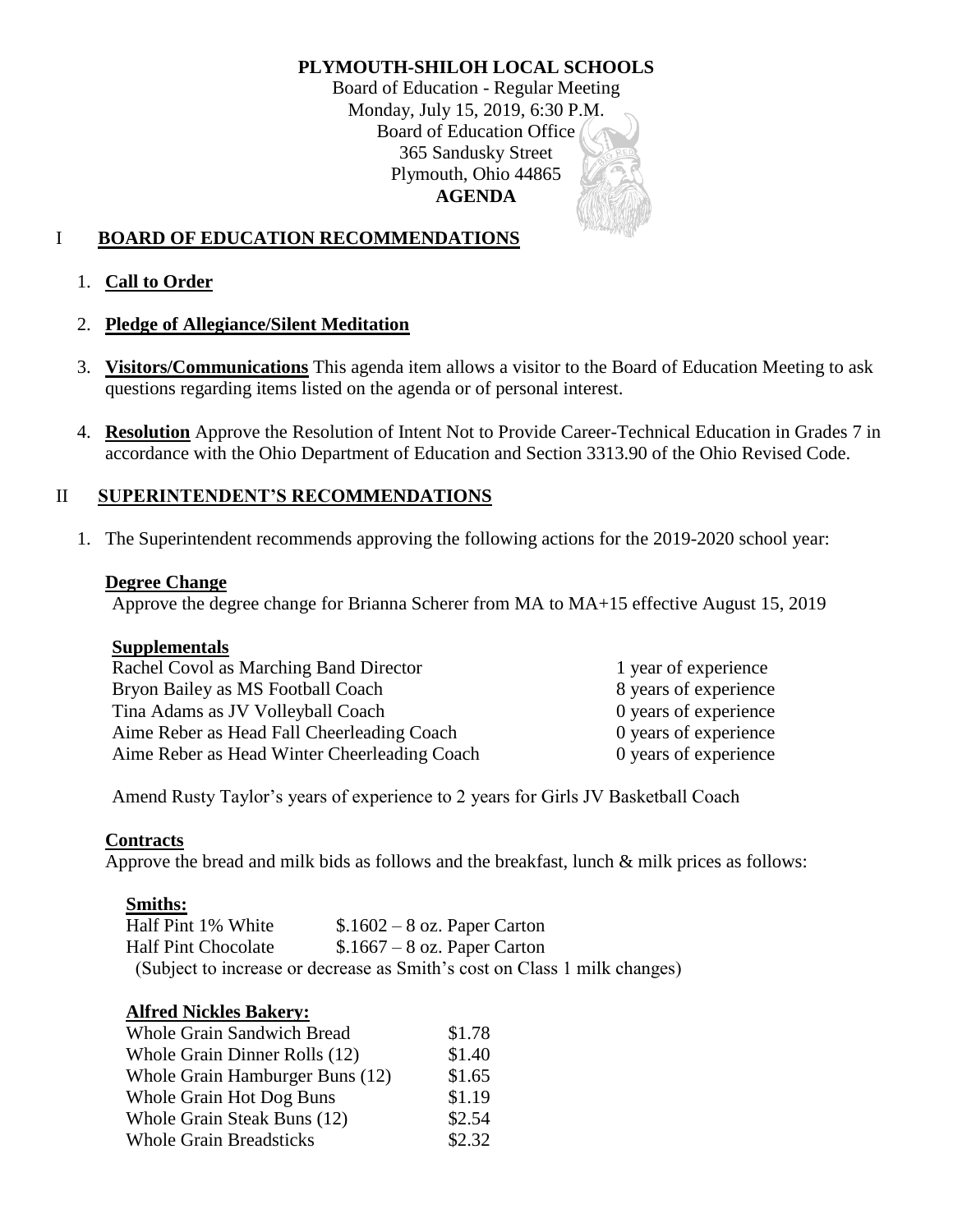# **Breakfast/Lunch/Milk Prices**

Approve the breakfast, lunch and milk prices:

| <b>Breakfast</b> - $K-12$ -<br>Lunch: | \$1.55 |
|---------------------------------------|--------|
| $K - 5th$                             | \$2.90 |
| $6th-12^{th}$                         | \$3.00 |
| Milk $-$                              | \$.50  |
| Adult:                                | \$3.75 |
|                                       |        |

## **Free & Reduced Price Meals**

| Breakfast - | \$.30 |
|-------------|-------|
| Lunch -     | \$.40 |

### **School Fees**

Approve School Fees for the 2019-2020 school year

# **Other**

# III **TREASURER'S RECOMMENDATIONS:**

### 1. **Minutes & Financial Information:**

Approve Minutes of the June 24, 2019 regular meeting with noted change.

Approve the Monthly Expenditures, Financial Reports. Total Expenditures for the Month of June were \$1,113,224.45

## **Budgetary**

Approve Purpose Statement & Budgets

Approve returning the advance of \$33,774.41 from the Title VI-B Fund (516-9019) back to the General Fund (001)

Approve returning the advance of \$14,549.10 from the Title I Fund (572-9019) back to the General Fund (001)

Approve returning the advance of \$7,741.59 from the Title IV-A Fund (599-9019) back to the General Fund (001)

Approve returning the advance of \$531.90 from the Title IDEA Early Childhood Education Fund (587- 9019) back to the General Fund (001)

### **Petty Cash and Change Funds**

Approve Petty Cash and Change Funds

|                          |          | <b>Change Funds</b>             |                        |
|--------------------------|----------|---------------------------------|------------------------|
| High School              | \$50.00  | <b>High School Other Sports</b> | \$30.00                |
| Middle School            | \$50.00  | Shiloh Cafeteria                | \$40.00                |
| <b>Shiloh Elementary</b> | \$50.00  | High School Cafeteria           | \$190.00               |
| M.S. Athletics           | \$50.00  | H.S. Football/Basketball        | \$1,000.00 each season |
|                          |          | <b>Petty Cash</b>               |                        |
| High School              | \$100.00 | High School Checking            | \$2,500.00             |
| Middle School            | \$25.00  | <b>Board Office</b>             | 30.00                  |

### **Donations**

Approve the donation of \$200.00 to the elementary music program from Nevill Antiques for Elementary